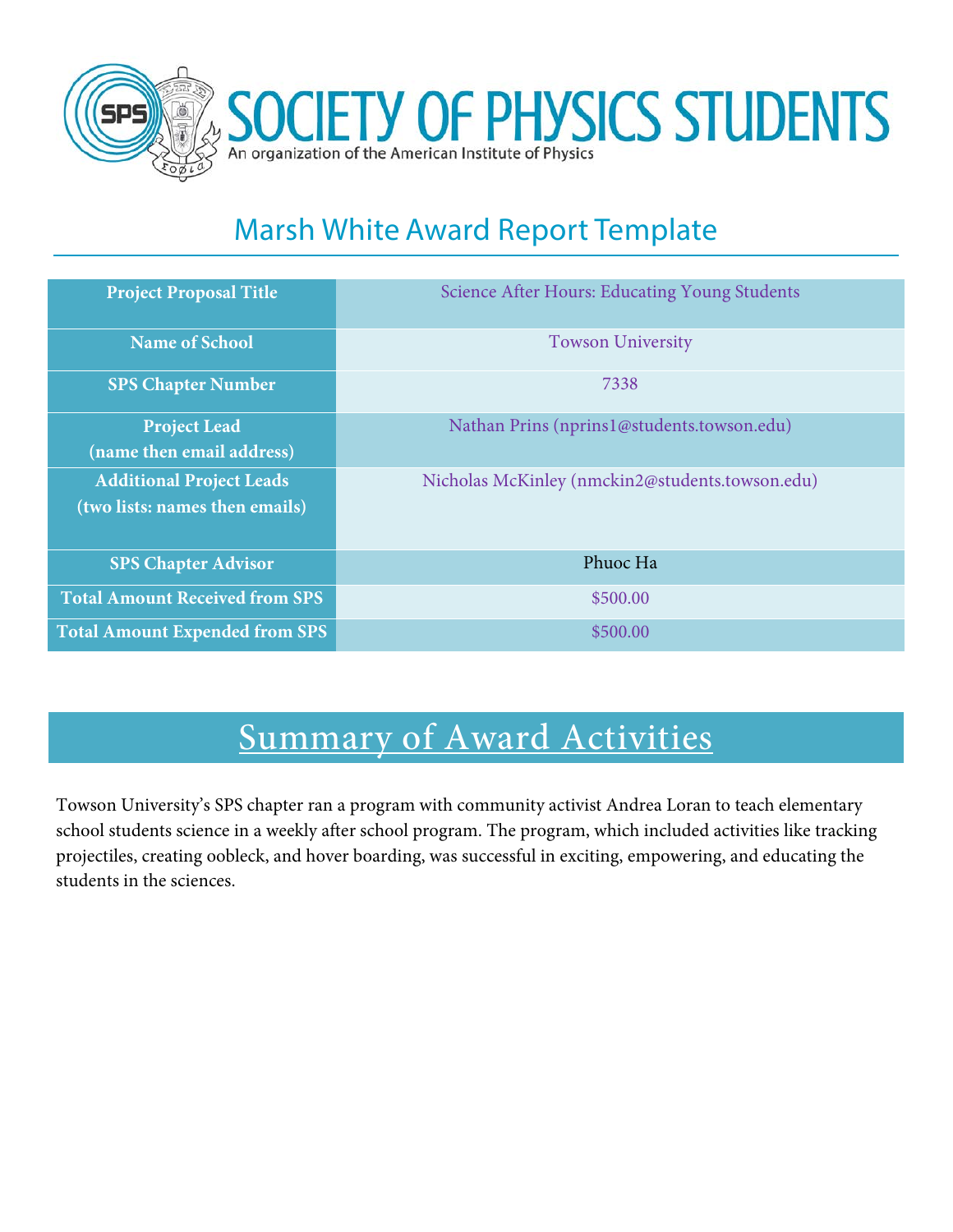## Statement of Activity

#### Overview of Award Activity

The Hampden Family Center in Baltimore, MD takes in about 25 elementary school students each day to do after school activities, each day having a theme. For the past two years, Andrea Loran ran "Science Friday," where she used her limited scientific knowledge to get the students excited about science. Starting in January, Towson University's SPS chapter has helped her run this program by providing activity ideas, supplies (thanks to the Marsh White Award), and eager volunteers.

Our main goal was to make sure the kids had fun, and try to get them to remember a few vocabulary words. This was realized almost immediately. Andrea Loran came up to me after our first day in tears, saying it was the first day in her two years that not a single kid came up to her and asked to do something different than the planned activity. While the "No Child Left Behind" streak did not last, the family center managers and coordinators always commented on how engaged and focused the children were.

Another goal was to create the expectation of scientific outreach in our SPS chapter. This was extremely successful, as about 20 members volunteered for the project in some way, and there is overwhelming interest in continuing the project next year. We even received another \$500.00 for supplies for next semester from Towson University's Student Government Association.

Each Friday, we would get our volunteers (about 5 each day), go over the day's plan, then split the student into groups, with each volunteer taking a group. The best part, other than working with the kids, was reconvening and talking about how each group did with the tasks. It was amazing how different each group behaved and completed their work. Although all of the volunteers were in the same room, each had very different experiences.

#### Impact Assement: How the Project/Activity/Event Promoted Interest in Physics

The main goals of the project were to create activities that were engaging and educational. Plans were written before each day. The volunteers then debriefed at the end of each Friday to discuss what parts of the plans worked and did not work. An example is shown in the appendix.

In our initial proposal, we intended to see what the students learned by creating a "Science Wall" where the students could write interesting things they learned. Planning and organizing each day turned out to be much more work than we anticipated, so this did not get done. However, with many plans already written for future Fridays, this can easily get done in the near future as we continue this program.

2013-2014 Marsh White Award Final Report Template, page 2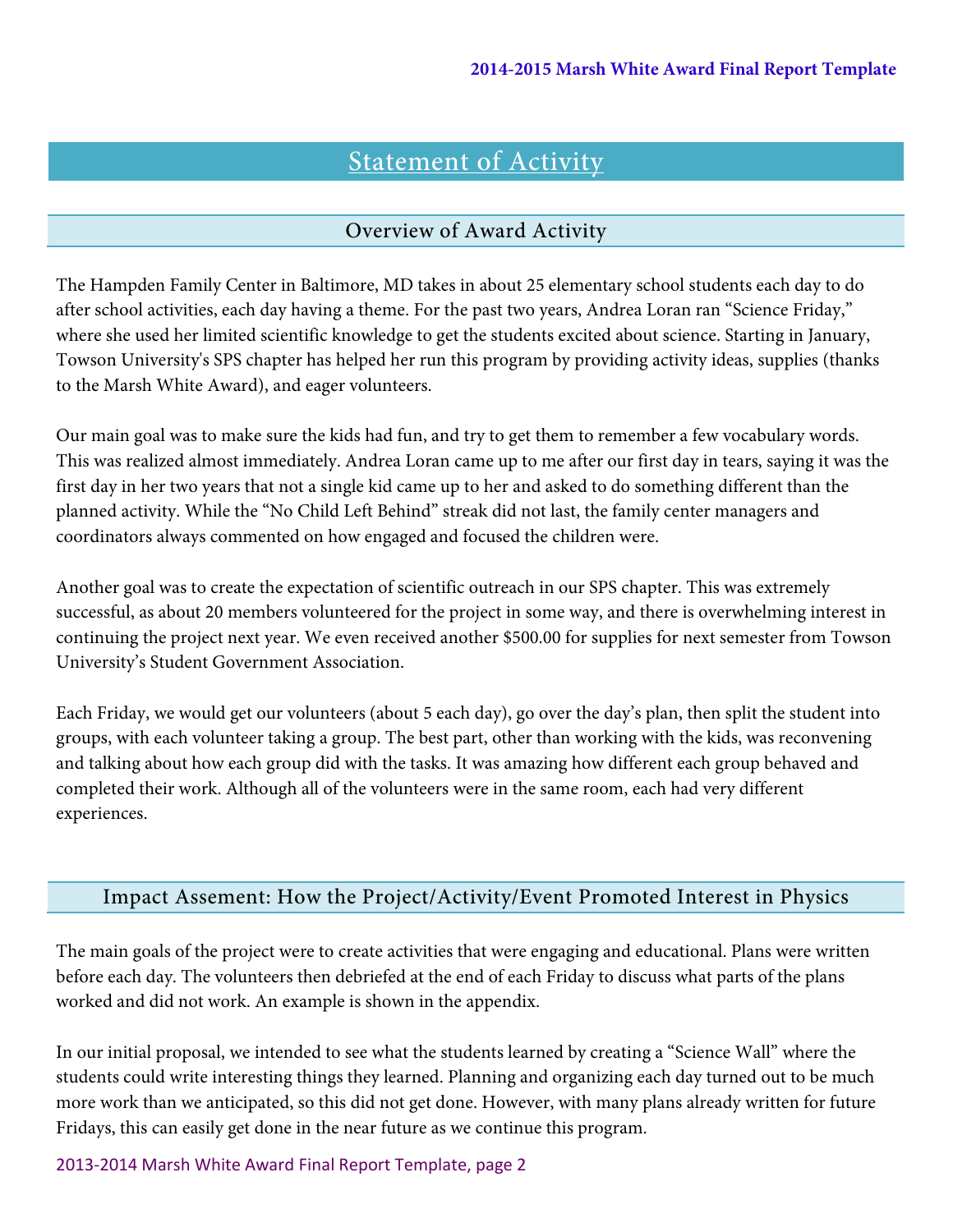#### **2014-2015 Marsh White Award Final Report Template**

Just by observation, we definitely sparked scientific interest in these students. In the future, we hope to get the parents involved as well.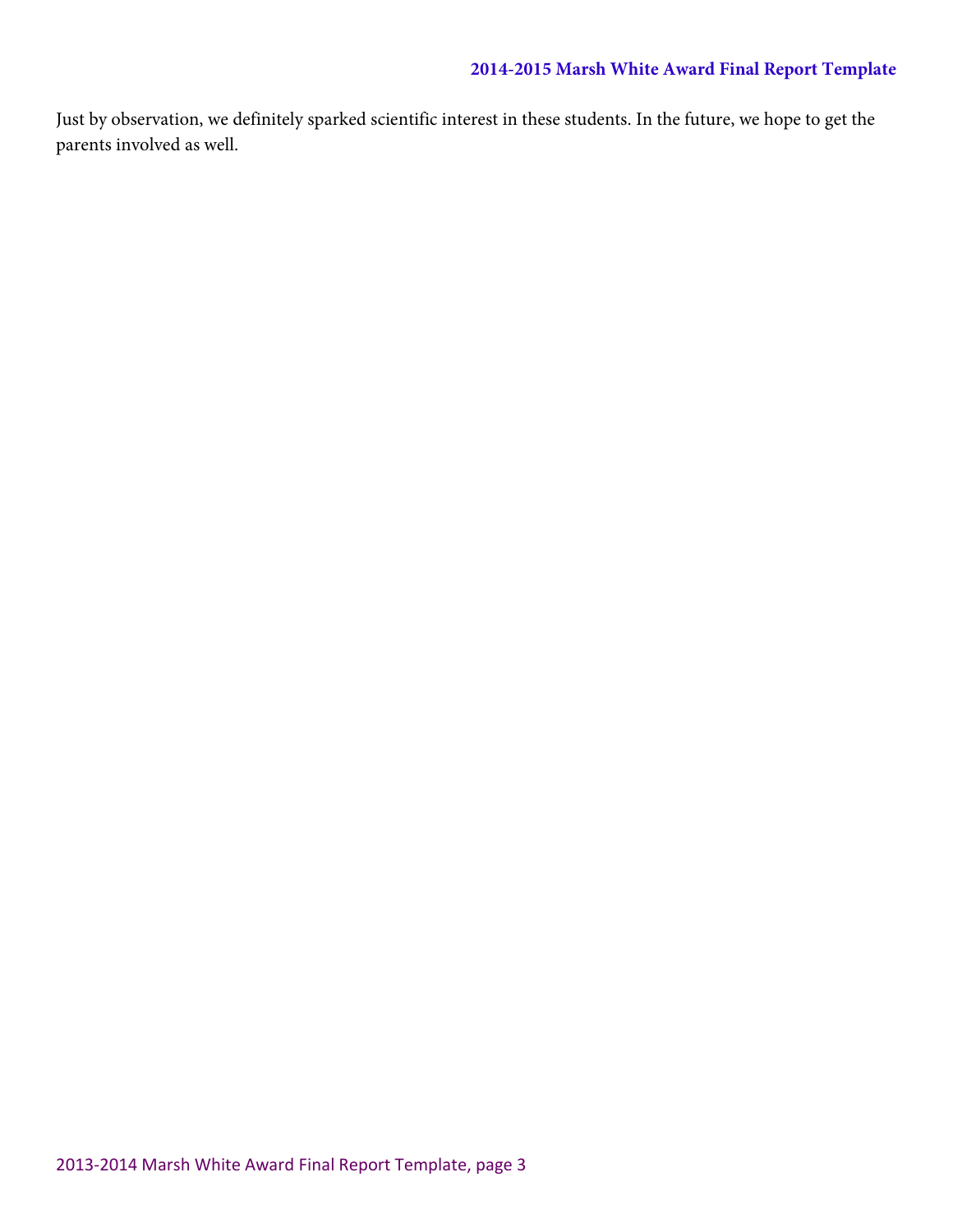|  |  |  | Key Metrics and Reflection |
|--|--|--|----------------------------|
|--|--|--|----------------------------|

| Who was the target audience of your project?                                                                  | Students attending the Hampden Family     |  |  |
|---------------------------------------------------------------------------------------------------------------|-------------------------------------------|--|--|
|                                                                                                               | Center on Fridays                         |  |  |
| How many attendees/participants were directly impacted                                                        | 25 elementary school students             |  |  |
| by your project?                                                                                              |                                           |  |  |
| Please describe them (for example "50 third grade                                                             |                                           |  |  |
| students" or "25 families").                                                                                  |                                           |  |  |
| How many students from your SPS chapter were involved                                                         | 20 students got involved at least once by |  |  |
| in the activity, and in what capacity?                                                                        | either attending the events or helping    |  |  |
|                                                                                                               | plan.                                     |  |  |
| Was the amount of money you received from SPS                                                                 | The amount of funding was perfect. We     |  |  |
| sufficient to carry out the activities outlined in your                                                       | asked for \$500.00 for demo supplies. We  |  |  |
| proposal?                                                                                                     | used about \$600.00 (supplemented by      |  |  |
| Could you have used additional funding? If yes, how<br>much would you have liked and how would the additional | our own funds), and much is still usable  |  |  |
| funding have augmented your activity?                                                                         | next semester.                            |  |  |
| Do you anticipate repeating this project/activity/event in                                                    | Yes, our chapter will continue its        |  |  |
| the future, or having a follow-up project/activity/event? If                                                  | partnership with with the Hampden         |  |  |
| yes, please describe.                                                                                         | Family Center.                            |  |  |
| What new relationships did you build through this                                                             | As mentioned previously, we built a       |  |  |
| project?                                                                                                      | great relationship with the Hampden       |  |  |
|                                                                                                               | Family Center.                            |  |  |
| If you were to do your project again, what would you do                                                       | Now that we have all of the demos         |  |  |
| differently?                                                                                                  | planned, and we have a better             |  |  |
|                                                                                                               | understanding of what to expect from      |  |  |
|                                                                                                               | the kids, the future demos should go      |  |  |
|                                                                                                               | much smoother.                            |  |  |

## Press Coverage (if applicable)

We received no press coverage.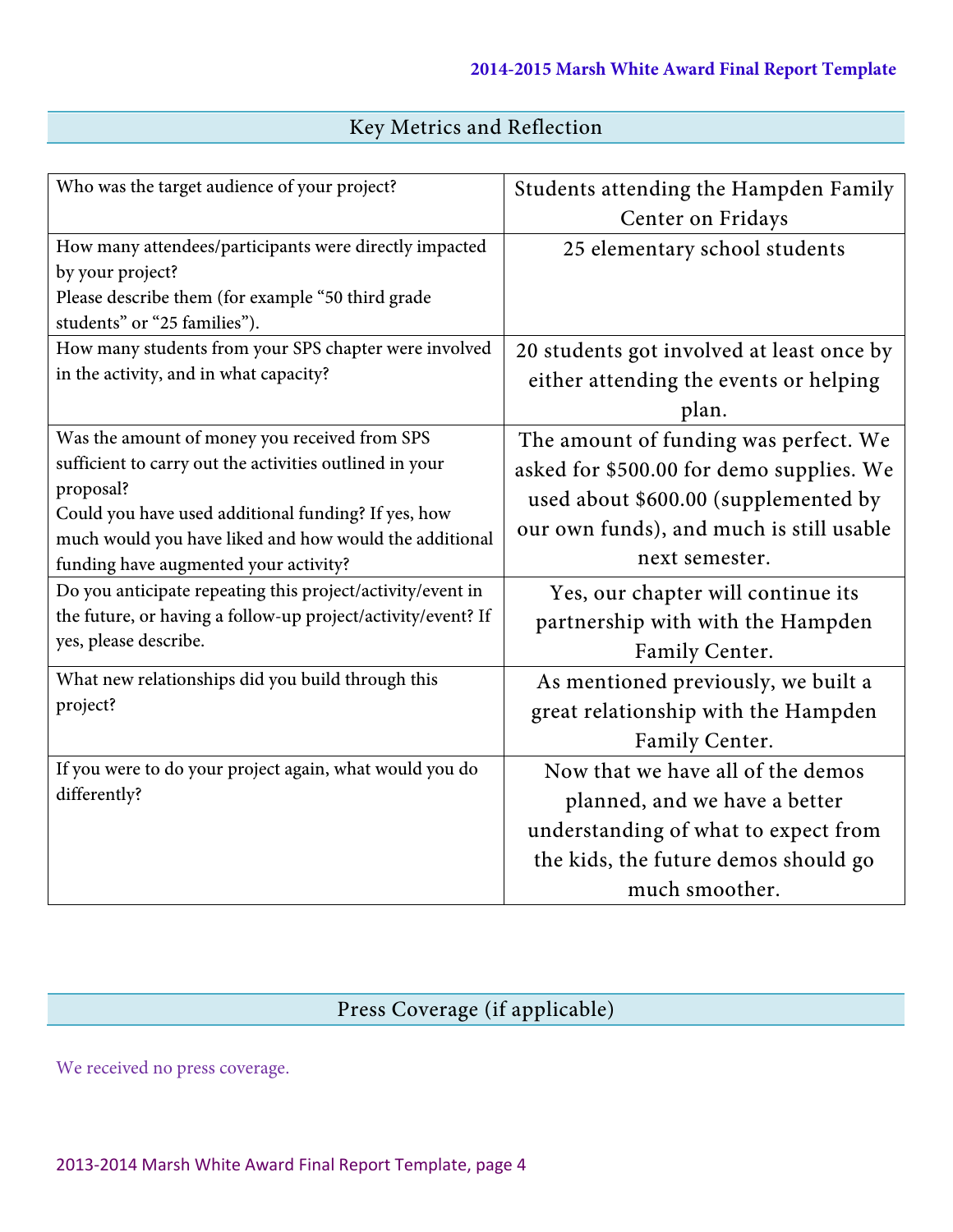## Expenditures

All expenditures went towards supplies for our weekly activities. We have many leftovers and reusable items, so the funds will be helping us for years to come.

### Expenditure Table

| Item                          | Cost   |
|-------------------------------|--------|
| String/Yarn                   | 18.00  |
| Slinkies                      | 31.74  |
| <b>Plastic Cups</b>           | 13.12  |
| Markers and tape              | 15.21  |
| Paper clips                   | 9.52   |
| <b>Stickers and String</b>    | 36.28  |
| Paper clips and Straws        | 19.80  |
| Rubber bands and Tape         | 6.96   |
| Foam/egg drop materials       | 9.53   |
| Eggs                          | 5.59   |
| Mouse Trap Car supplies       | 58.63  |
| <b>Corn Starch and Plates</b> | 145.14 |
| <b>Animal Figures</b>         | 42.36  |
| Sand                          | 59.28  |
| Rocks                         | 18.50  |
| Oragami books                 | 85.68  |
| <b>Kitty Pools</b>            | 30.91  |
| <b>Total Expenses</b>         | 606.25 |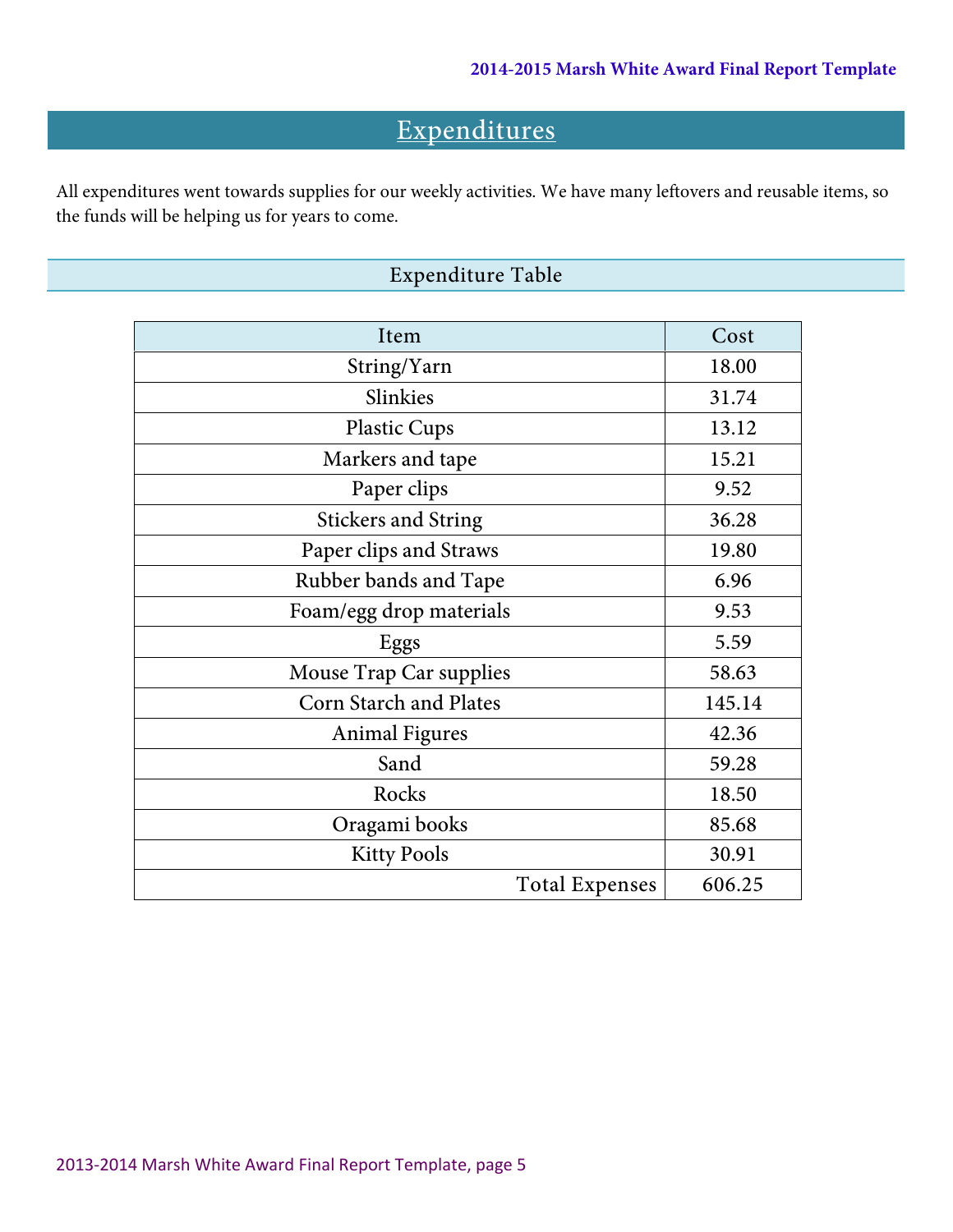## Activity Photos

Please include captions and credits for each photo. By including photos below, you are giving SPS and the American Institute of Physics permission to use these photos in their online and printed publications.



Figure 1: Science Friday at the Hampden Family Center on paper airplane day.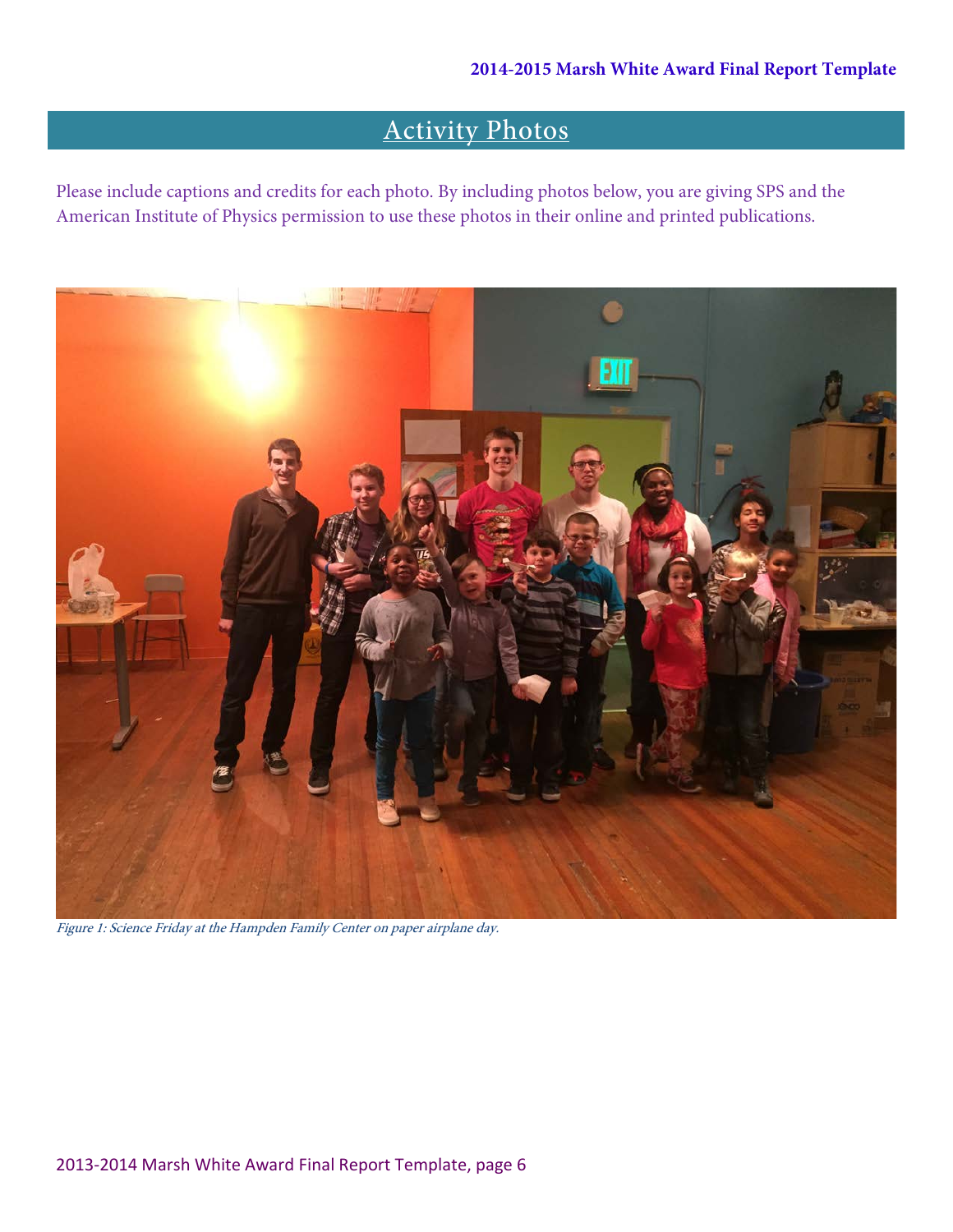#### **2014-2015 Marsh White Award Final Report Template**



Figure 2: A fourth grader at the Hampden Family Center making Oobleck.



Figure 3: A Science Friday group making Oobleck.

2013-2014 Marsh White Award Final Report Template, page 7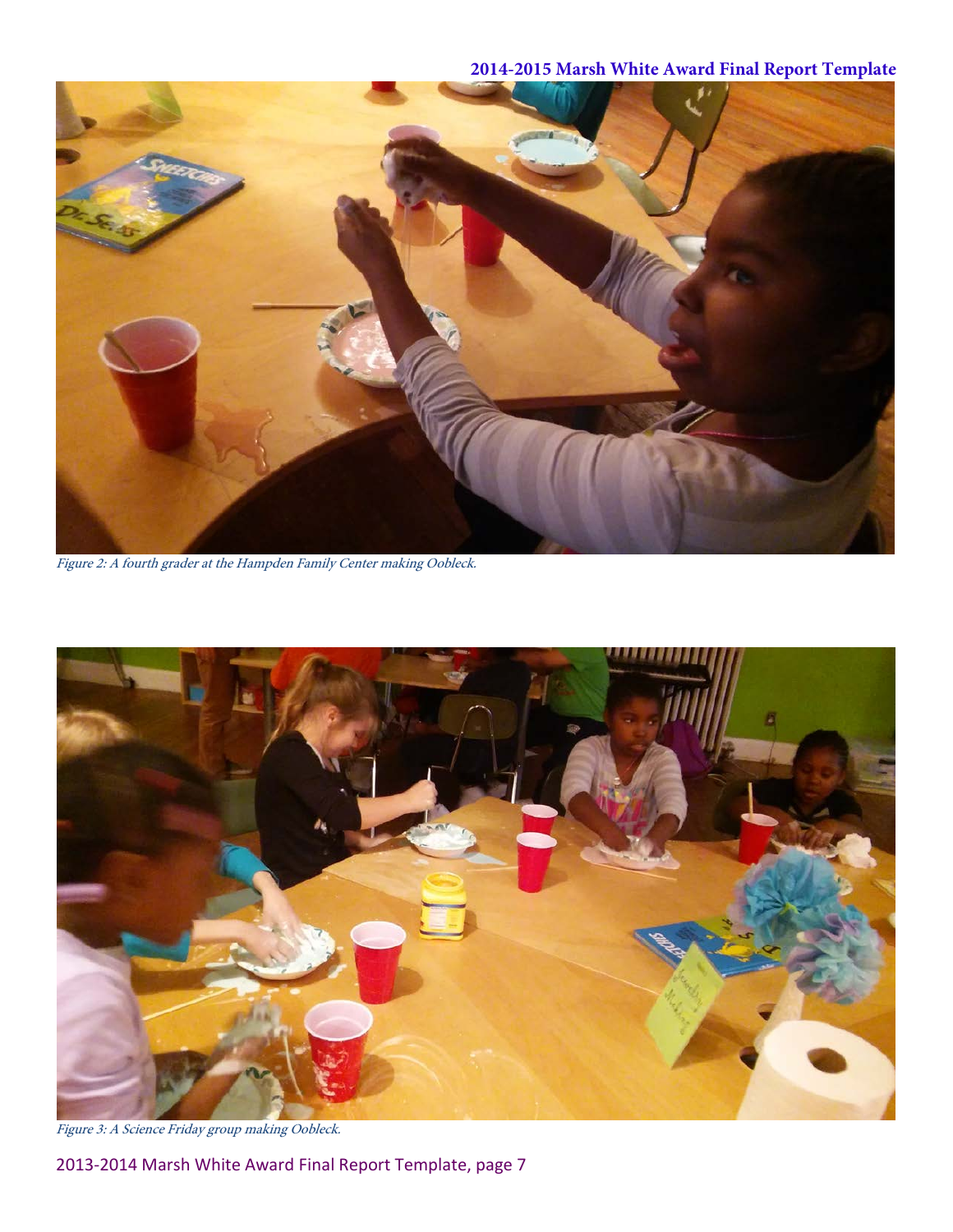

If you have any questions, please contact the SPS National Office Staff Tel: (301) 209-3007; Fax: (301) 209-0839; E-mail: [sps-programs@aip.org](mailto:sps-programs@aip.org)